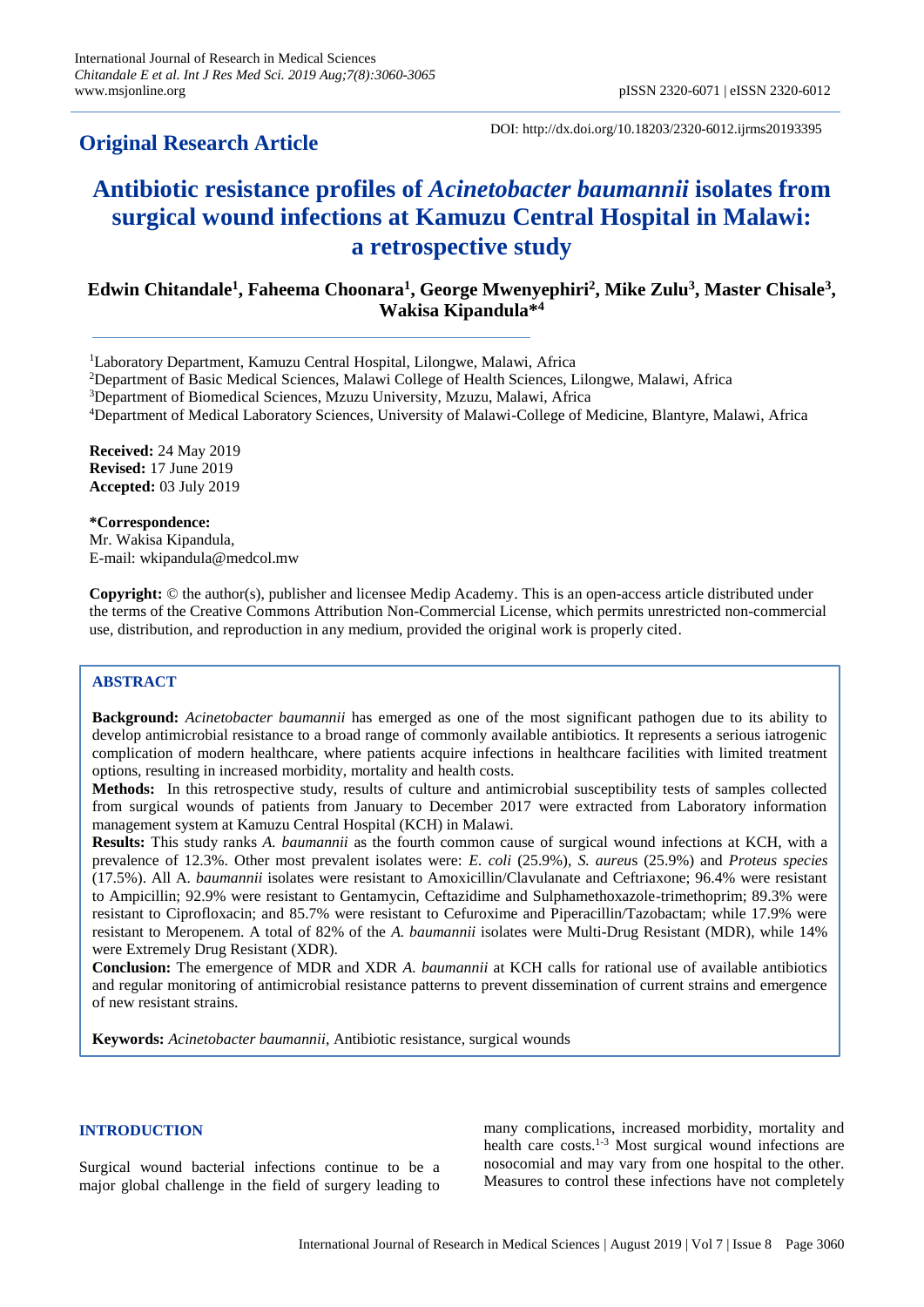eradicated the problem because of lack of standardized criteria to monitor the epidemiology of infections. The emergence of high antimicrobial resistance among bacterial pathogens has made the management and treatment of surgical wound infections a nightmare.<sup>4</sup> In developing countries, the situation is further aggravated by the irrational prescriptions of antimicrobial agents and the lack of updated guidelines for empirical treatment of infections.

A Gram negative, strictly aerobic, non-fermenting, nonfastidious, non-motile *Acinetobacter baumannii* bacillus has emerged as one of the most troublesome pathogen associated with surgical wound infections and other nosocomial infections globally. <sup>5</sup> The bacteria's immense ability to acquire or upregulate antibiotic drug resistance determinants for a wide range of the locally available antibiotic have been of public health concern. *A. baumannii* is reported to have a natural resistance to antibiotics, but also an acquired resistance through production of enzymes such as the β-lactamases, especially metallo-β-lactamase and oxacillinases.<sup>6</sup> Carbapenems hydrolyzing β-lactamases belonging to oxacilinases enzymes are the main enzymes responsible for the inactivation of imipenem in *A. baumannii.* 7

Data on antibiotic resistance patterns of *A. baumannii* in Africa is largely from South Africa. 8-11 with a few reports from other countries such as Kenya<sup>4</sup>, Ethiopia, and Nigeria.<sup>12-13</sup> These studies have reported the emergence of *A. baumannii* isolates resistant to the last resort antimicrobials such as Carbapenems. The current study aimed at assessing the prevalence and resistance patterns of *A. baumannii* isolated from surgical wounds of patients at Kamuzu Central Hospital (KCH) in Lilongwe, Malawi.

## **METHODS**

#### *Study design*

In this retrospective longitudinal survey, Authors analyzed test results of samples that were routinely obtained from surgical wounds of patients at KCH in Lilongwe, Malawi between January to December 2017. KCH is the only tertiary referral hospital in the central region of Malawi with about 600 to1,000 beds, though the true number of patients always exceeds the number of beds. It serves approximately 5 million people.

The hospital has well-established surgical wards and well-functioning laboratory department which is undergoing accreditation process. Data of samples collected from patients suspected of surgical wound infection between January and December 2017 was retrieved from Laboratory information management system (LIMS) and analysed. All cases with incomplete data and duplicates of the same patient were excluded in the study.

#### *Laboratory procedures*

Wound swabs were collected using sterile cotton swabs and cultured on blood, MacConkey and mannitol salt agar. Culture positive samples were characterized by Gram stain, colony morphology and standard biochemical tests as is a routine diagnosis of bacteremia at KCH. Antimicrobial susceptibility testing was done according to the Kirby Bauer method and EUCAST guidelines as stipulated in the updated KCH Microbiology standard operating procedures. Isolates were considered Multi-Drug Resistant (MDR) if they were non-susceptible to  $\geq 1$  agent in  $\geq 3$  antimicrobial categories and Extremely Drug Resistant (XDR) if were non-susceptible to  $\geq 1$  agent in all but  $\leq 2$  antimicrobial categories to which reference strain (*E. coli* ATCC 25922) was susceptible.

### **RESULTS**

#### *Social-demographic characteristics of patients*

A total of two hundred and seventy-three (273) patients suspected of surgical wound infection between January and December 2017 were investigated from Laboratory information management system database. Of these, 51%  $(n=140/273)$  were females and 49%  $(n=133/273)$  were males. The analysis showed that majority of the patients  $(n=66; 24%)$  were between 21 and 30 years of age. Among all the patients, 71% (n=194) were from the General surgery and Orthopaedic department while 29% (n=79) were from the Gynaecology and Obstetrics departments. Socio-demographic characteristics of patients are shown in Table 1.



# **Figure 1: Prevalence of bacterial isolates from surgical wounds at KCH between January and December 2017.**

#### *Prevalence of bacterial isolates from surgical wounds*

The overall prevalence of bacterial isolates from surgical wounds suspected of infection was 84% (n=228/273). Among all bacterial isolates, 48% (n=110/228) of the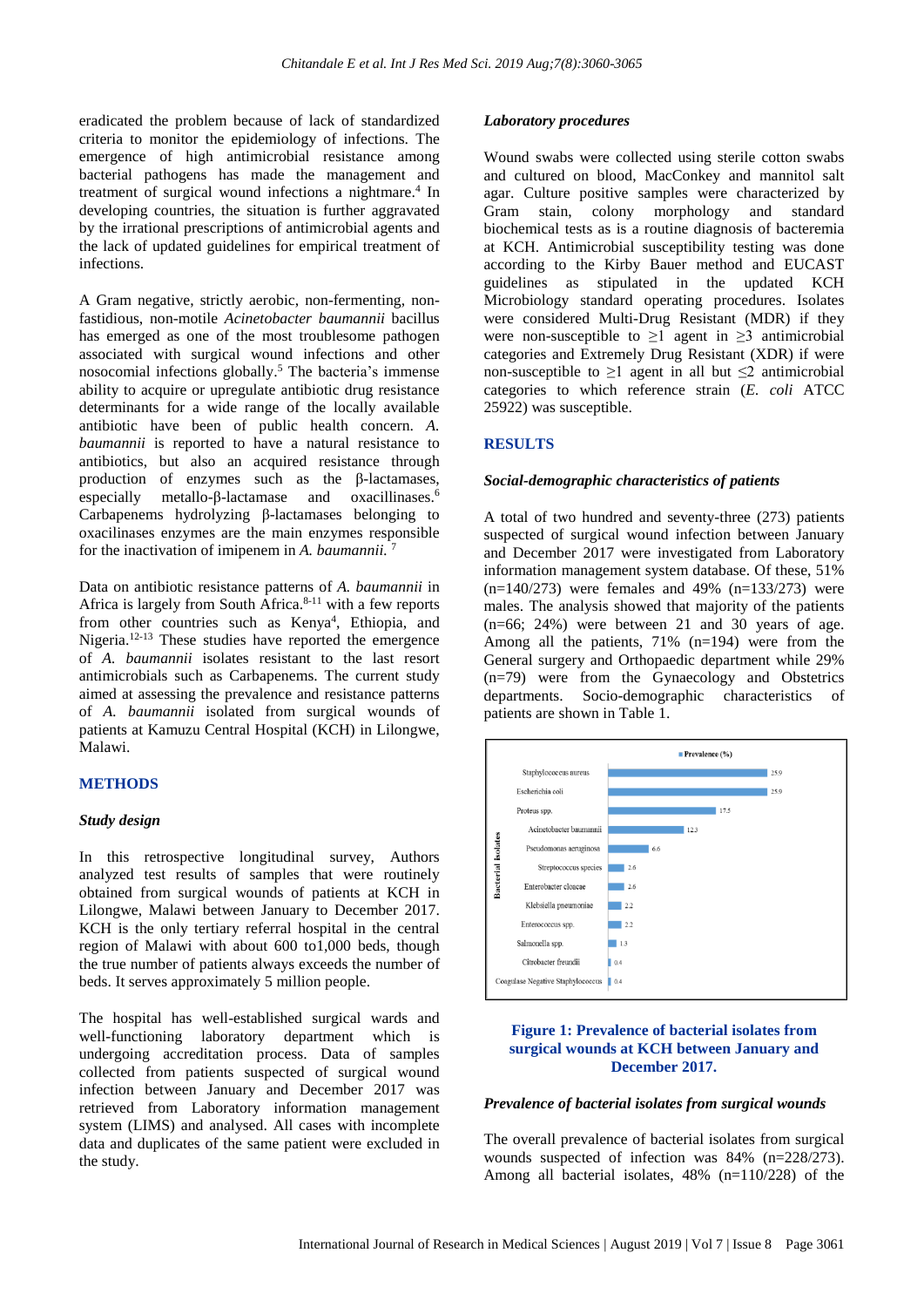culture positives were from females and 52%  $(n=118/228)$  were from males. There were more (69%; n=157/228) Gram negatives than Gram positive isolates (31%; n=71/228). The more frequent bacteria isolated from surgical wound cultures were *S*. *aureus* 25.9% (n=59/228), *E. coli* 25.9% (n=59/228), *Proteus spp* 25.9% (n=40/228) and *A. baumannii* 12.3% (n=28/228) as shown in Figure 1.



# **Figure 2a: Antibiotic resistance patterns of A. baumannii isolated from surgical wounds of patients at KCH between January and December 2017.**

Majority of these bacteria were isolated in patients age group 21-30 and from the General surgery and Orthopaedic department Table 1.

# *Antibiotic resistance patterns of A. baumannii isolated from surgical wounds*

As shown in Figure 2a, all the twenty-eight (n=28/28) *A. baumannii* isolates were resistant to Amoxicillin/Clavulanate and Ceftriaxone, while 96% (n=27/28) were resistant to Ampicillin. A total of 93% (n=26/28) of isolates were resistant to Gentamycin, Ceftazidime and Sulphamethoxazole trimethoprim, while 89% (n=25/28) were resistant to Ciprofloxacin; and 86% (24/28) were resistant to Cefuroxime and Piperacillin/Tazobactam.



**Figure 2b: Categories of antibiotic resistance pattern of** *A. baumannii* **isolated from surgical wounds of patients at KCH between January and December 2017.**

| Table 1: Socio-demographic characteristics of participants suspected of surgical wound infections at KCH between |  |
|------------------------------------------------------------------------------------------------------------------|--|
| <b>January and December 2017.</b>                                                                                |  |

|                   |                                 | <b>Bacterial culture results</b> |                 |               |
|-------------------|---------------------------------|----------------------------------|-----------------|---------------|
| <b>Gender</b>     | <b>Female</b>                   | <b>Positive</b>                  | <b>Negative</b> | Total $n$ (%) |
|                   | Male                            | 110                              | 30              | 140(51)       |
| Age group (Years) | $\leq 10$                       | 118                              | 15              | 133 (49)      |
|                   | $11-20$                         | 26                               | 8               | 34(12)        |
|                   | $21 - 30$                       | 46                               | 9               | 55 $(20)$     |
|                   | $31 - 40$                       | 57                               |                 | 66 (24)       |
|                   | $41 - 50$                       | 34                               |                 | 41(15)        |
|                   | >51                             | 29                               | 6               | 35(13)        |
| Department        | General surgery and Orthopaedic | 36                               | 6               | 42(15)        |
|                   | Gynaecology and Obstetrics      | 170                              | 24              | 194 (71)      |
|                   | $\leq 10$                       | 58                               | 21              | 79 (29)       |
| Total             |                                 | 228                              | 45              | 273 (100)     |

only 18 % (n=5/28) were resistant to meropenem. consequently, 82% (n=23/28) of the isolates were mdr while  $14\%$  (n= $4/28$ ) of the isolates were xdr. only one  $(n=1/28)$  isolate was susceptible to almost all the antibiotics tested (figure 2b).

### **DISCUSSION**

In Malawian context, this is the first report on the prevalence of surgical wound bacterial infections and the antimicrobial resistance profile of the *A. baumannii* isolates. The overall prevalence of bacterial isolates from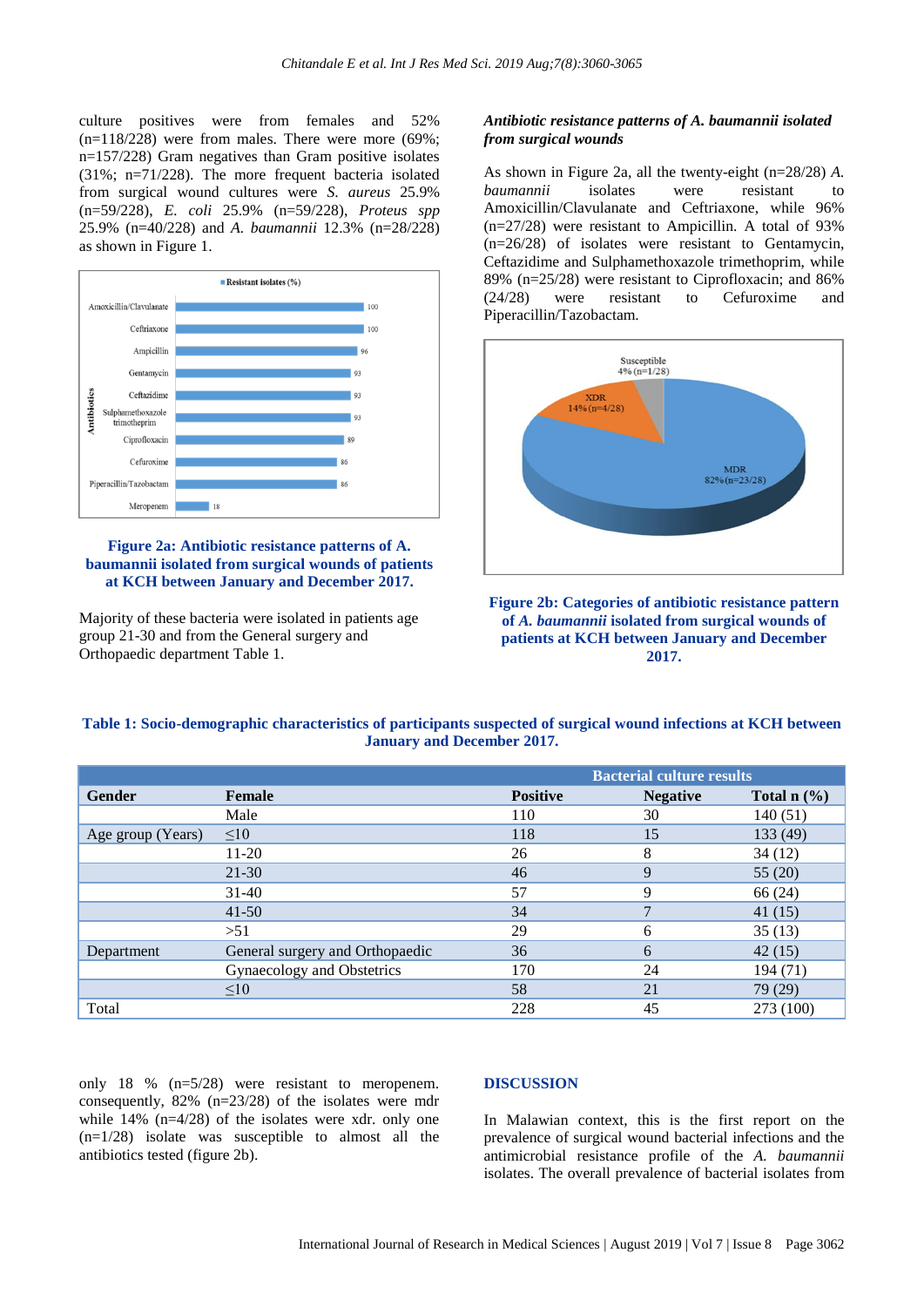surgical wounds with clinical suspicion of wound infections was 84%, with a large proportion of Gram negative than Gram positive bacteria isolates. On the contrary, lower rates (11.4%, 10.9%) of bacterial isolation with more Gram positive than Gram negative bacterial have been reported from the surgical wound infections of patients from other countries. 14,15 The possible explanaton for the difference could be due to variations in bacterial etiology and infection prevention practices in diverse geographical settings and at different sampling times.

This study ranks *A. baumannii* as a fourth cause of surgical wound infection at KCH in Malawi with a prevalence of 12.3%. Other common isolates were; *E. coli* (25.9%), *S. aureus* (25.9%) and Proteus species (17.5%). Comparably lower prevalence rates of *A. baumannii* isolates in surgical wound infections have been reported at a tertiary hospital in Kenya (7.1%) and the neighbouring country, Tanzania (10.2%). Contrary, *A. baumannii* was not isolated in surgical wound infections of patients at a Nigerian hospital. This could probably due to the non-uniformity in the practices of infection prevention measures among hospitals.<sup>13,16,17</sup>

All the *A. baumannii* isolates in this study were resistant to Ceftriaxone and Amoxicillin/Clavulanate (Augmentin), an observation consistent with a more recent finding on *Acinetobacter* spp isolated at Queens Elizabeth Central hospital, a KCH's sister hospital located in the southern region of Malawi.<sup>18</sup> High rates (above 80%) of A. baumannii isolates resistance to Ceftriaxone and Amoxicillin/Clavulanate were also noted elsewhere. 19,20 A total of 86% A. baumannii isolates in this study were equally resistant to piperacillin/tazobactam and cefuroxime; 89% were resistant to ciprofloxacin 89%, 93% were equally resistant to Ceftazidime, Gentamicin, and Sulphamethoxazole-Trimethoprim, and 96% were resistant to Ampicillin. These findings are consistent with reports from various studies globally i.e. in Egypt, Poland, Taiwan, Spain,Turkey, Ethiopia, Kenya, Nigeria, Tanzania, and in Malawi, reporting more than 80% Acinetobacter isolates resistant to these locally available antibiotics.

The emergence of multidrug resistant Acinetobacter highlights the growing challenge in treatment and management of the associated infections that will be impossible or/and costly to treat in this resource-limited setting. The increase in the rates of resistance to these antibiotics may be attributed to the frequent empirical usage in treatment of suspected bacterial infections globally as antibiotic resistance suggestively corresponds with previous exposure to specific class/category of antibiotic24 either direct or indirect.<sup>12,17,21-25</sup>

Eighty-two percent (82 %) of the *A. baumannii* isolates were multidrug resistant while 14% of the isolates were extremely drug resistant. Since Colistin and Tigecycline were not included in a panel of antibiotic disk for sensitivity testing, it is unknown whether some isolates were equally resistant to these antibiotics to be considered as pandrug resistant (PDR) isolates.

However, these findings are worrisome to a resourcelimited country like Malawi, considering the limited availability of these drugs locally and the associated costs of reserved antibiotics.

The observed high rate of antibiotic resistance, and emergence of carbapenem resistant isolates in Malawi may reflect the irrational use of available antibiotics (perhaps due to unavailability of updated guidelines for selection of antibiotics), poor adherence to treatment recommendations, lack of regular monitoring of antimicrobial resistance patterns, and perhaps the breakdown of infection prevention measures in our hospitals.

There are a number of limitations in this study. Our investigation was limited to a one year and small LMIS dataset of patients who presented with surgical wound infections. A long-term survalence utilising a large bacteraemia dataset would have been ideal to properly decribe the prevalence and antimicrobial resistance patterns of *A. baumanni*. The lack of molecular tools to accurately identify the *A. baumannii* from other Acinetobacter species might have overestimated the prevalence of the *A. baumannii*. However, since the *A. baumannii* species are the most common and important human pathogens, the results of this current study remains valid. In addition, two important antimicrobial agents of two antimicrobial categories used to treat XDR *A. baumannii* isolates i.e. colistin (polymxins) and tigecyline (Tetracyclines) were not included in the antimicrobial susceptibility test, thus some isolates that have been categorised as suspectd XDR might be subjective.

# **CONCLUSION**

This study ranked *A. baumannii* as the fourth common cause of bacterial wound infections at KCH in Malawi. It also reports for the first time, the high rates of MDR and XDR *A. baumannii* isolates at KCH which will leave clinicians with few choices of drugs for the treatment of surgical wound infected patients. The current study calls for rational use of available antibiotics and regular monitoring of antimicrobial resistance patterns to prevent dissemination of current strains and emergence of new resistant strains.

# *Recommendations*

Although eradication of surgical wound infections is not entirely possible, proper precautions should be taken to minimize the occurrence, by strictly adhering to aseptic procedures and proper management of surgical wounds. In the context where guidelines for selecting appropriate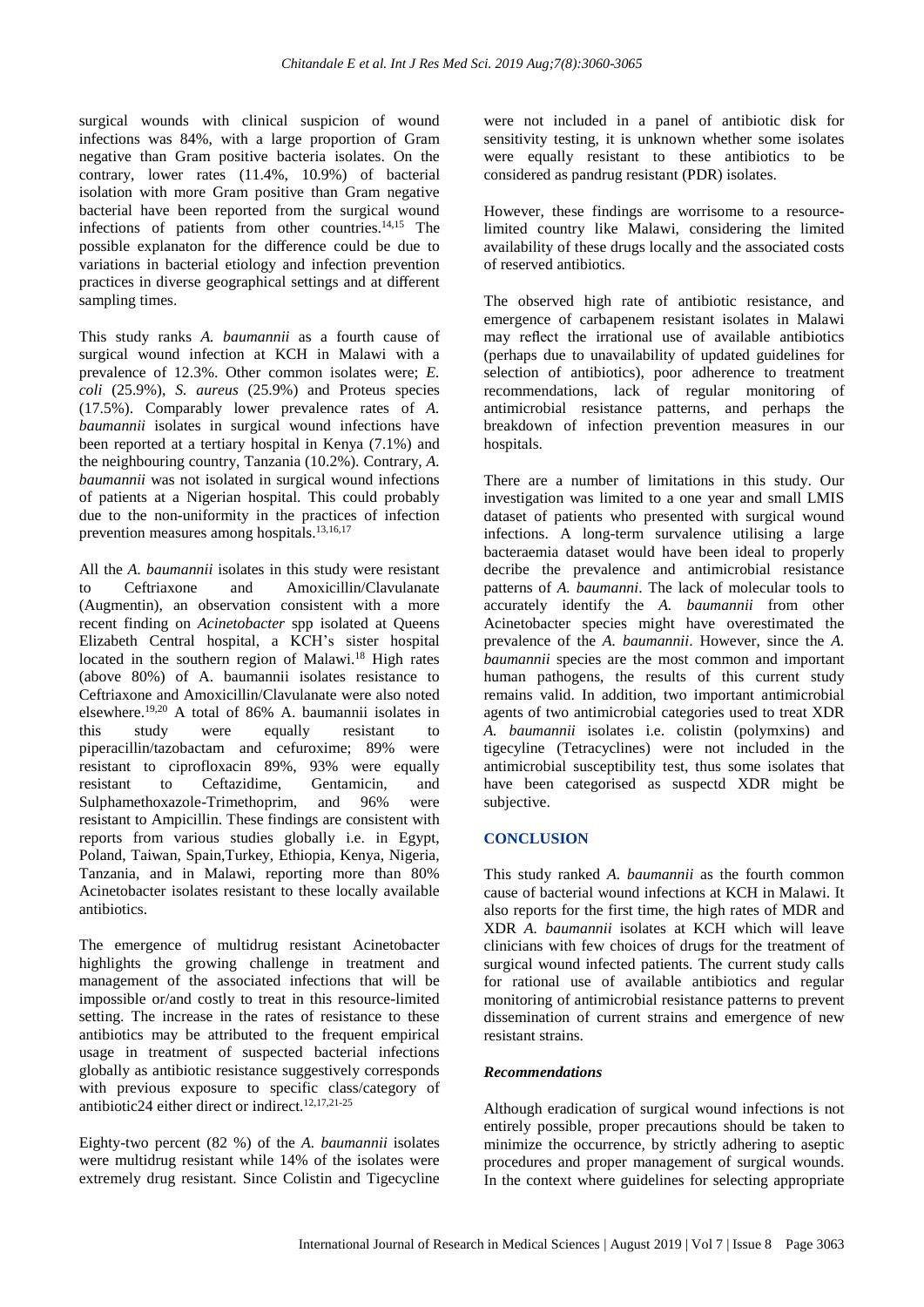empirical therapeutic regimen for *A. baumannii* are unavailable, XDR or PDR bacteria which are resistant to carbapenems and perhaps polymixins, may be treated with a combination of carbapenem with amikacin or alternatively carbapenem with ceftazidyme or colistin with carbapenems.

### **ACKNOWLEDGEMENTS**

Auhtors would like to thank Kamuzu Central Hospital laboratory management for all the support rendered to this project.

*Funding: Funded by Malawi Ministry of Health through the Kamuzu central hospital Conflict of interest: None declared Ethical approval: The study was approved by the Institutional Ethics Committee*

### **REFERENCES**

- 1. Anguzu JR, Olila D. Drug sensitivity patterns of bacterial isolates from septic post-operative wounds in a regional referral hospital in Uganda. Afr Heal Sci. 2007;7(3):148-54.
- 2. Mistry JB, Naqvi A, Chughtai M, Gwam C, Thomas M, Higuera CA, et al. Decreasing the Incidence of Surgical-Site Infections After Total Joint Arthroplasty. Am J Orthop Belle Mead NJ. 2017;46(6):E374-87.
- 3. Vargas-Alzate CA, Higuita-Gutiérrez LF, López-López L, Cienfuegos-Gallet AV, Jiménez Quiceno JN. High excess costs of infections caused by carbapenem-resistant Gram-negative bacilli in an endemic region. Int J Antimicrob Agents. 2018 Apr: 51(4): 601-7.
- 4. Andhoga J, Macharia AG, Maikuma IR, Wanyonyi ZS, Ayumba BR, Kakai R. Aerobic pathogenic bacteria in post-operative wounds at Moi Teaching and Referral Hospital. East Afr Med J. 2002 Dec: 79(12): 640-4.
- 5. Boucher HW, Talbot GH, Bradley JS, Edwards JE, Gilbert D, Rice LB, et al. Bad bugs, no drugs: no ESKAPE! An update from the Infectious Diseases Society of America. Clin Infect Dis Off Publ Infect Dis Soc Am. 2009 Jan1;48(1):1-12.
- 6. Rumbo C, Gato E, López M, Ruiz de Alegría C, Fernández-Cuenca F, Martínez-Martínez L, et al. Contribution of efflux pumps, porins, and βlactamases to multidrug resistance in clinical isolates of Acinetobacter baumannii. Antimicrob Agents Chemother. 2013 Nov;57(11):5247-57.
- 7. Kettani AE, Maaloum F, Diawara I, Katfy K, Harrar N, Zerouali K, et al. Prevalence of Acinetobacter baumannii bacteremia in intensive care units of Ibn Rochd University Hospital, Casablanca. Iran J Microbiol.2017;9(6):318-23.
- 8. Dramowski A, Cotton MF, Rabie H, Whitelaw A. Trends in paediatric bloodstream infections at a

South African referral hospital. BMC Pediatr. 2015 Apr 2;15:33.

- 9. Reddy D, Morrow BM, Argent AC. Acinetobacter baumannii infections in a South African paediatric intensive care unit. J Trop Pediatr. 2015 Jun;61(3):182-7.
- 10. Osei Sekyere J. Current State of Resistance to Antibiotics of Last-Resort in South Africa: A Review from a Public Health Perspective. Front Public Health. 2016;4:209.
- 11. Swe Swe-Han K, Mlisana KP, Pillay M. Analysis of clinical and microbiological data on Acinetobacter baumannii strains assist the preauthorization of antibiotics at the patient level for an effective antibiotic stewardship program. J Infect Public Health. 2017 Oct;10(5):608-16.
- 12. Mengesha RE, Kasa BG-S, Saravanan M, Berhe DF, Wasihun AG. Aerobic bacteria in post-surgical wound infections and pattern of their antimicrobial susceptibility in Ayder Teaching and Referral Hospital, Mekelle, Ethiopia. BMC Res Notes. 2014 Aug 27;7:575.
- 13. Akinkunmi EO, Adesunkanmi AR, Lamikanra A. Pattern of pathogens from surgical wound infections in a Nigerian hospital and their antimicrobial susceptibility profiles. Afr Health Sci. 2014 Dec;14(4):802-9.
- 14. Mulu W, Kibru G, Beyene G, Damtie M. Postoperative Nosocomial Infections and Antimicrobial Resistance Pattern of Bacteria Isolates among Patients Admitted at Felege Hiwot Referral Hospital, Bahirdar, Ethiopia. Ethiop J Health Sci. 2012 Mar;22(1):7-18.
- 15. Amenu D, Belachew T, Araya F. Surgical site infection rate and risk factors among obstetric cases of jimma university specialized hospital, southwest ethiopia. Ethiop J Health Sci. 2011;21(2):91-100.
- 16. Dinda V, Gunturu R, Kariuki S, Hakeem A, Raja A, Kimang'a A. Pattern of pathogens and their sensitivity isolated from surgical site infections at the Aga Khan University Hospital, Nairobi, Kenya. Ethiop J Health Sci. 2013 Jul;23(2):141-9.
- 17. Manyahi J, Matee MI, Majigo M, Moyo S, Mshana SE, Lyamuya EF. Predominance of multi-drug resistant bacterial pathogens causing surgical site infections in Muhimbili National Hospital, Tanzania. BMC Res Notes. 2014 Aug 7;7:500.
- 18. Musicha P, Cornick JE, Bar-Zeev N, French N, Masesa C, Denis B, et al. Trends in antimicrobial resistance in bloodstream infection isolates at a large urban hospital in Malawi (1998-2016): a surveillance study. Lancet Infect Dis. 2017 Oct;17(10):1042-52.
- 19. Mahmood A. Bacteriology of surgical site infections and antibiotic susceptibility pattern of the isolates at a tertiary care hospital in Karachi. JPMA J Pak Med Assoc. 2000 Aug;50(8):256-9.
- 20. Hui DS, Ip M, Ling T, Chang S-C, Liao CH, Yoo C-G, et al. A multicentre surveillance study on the characteristics, bacterial aetiologies and in vitro